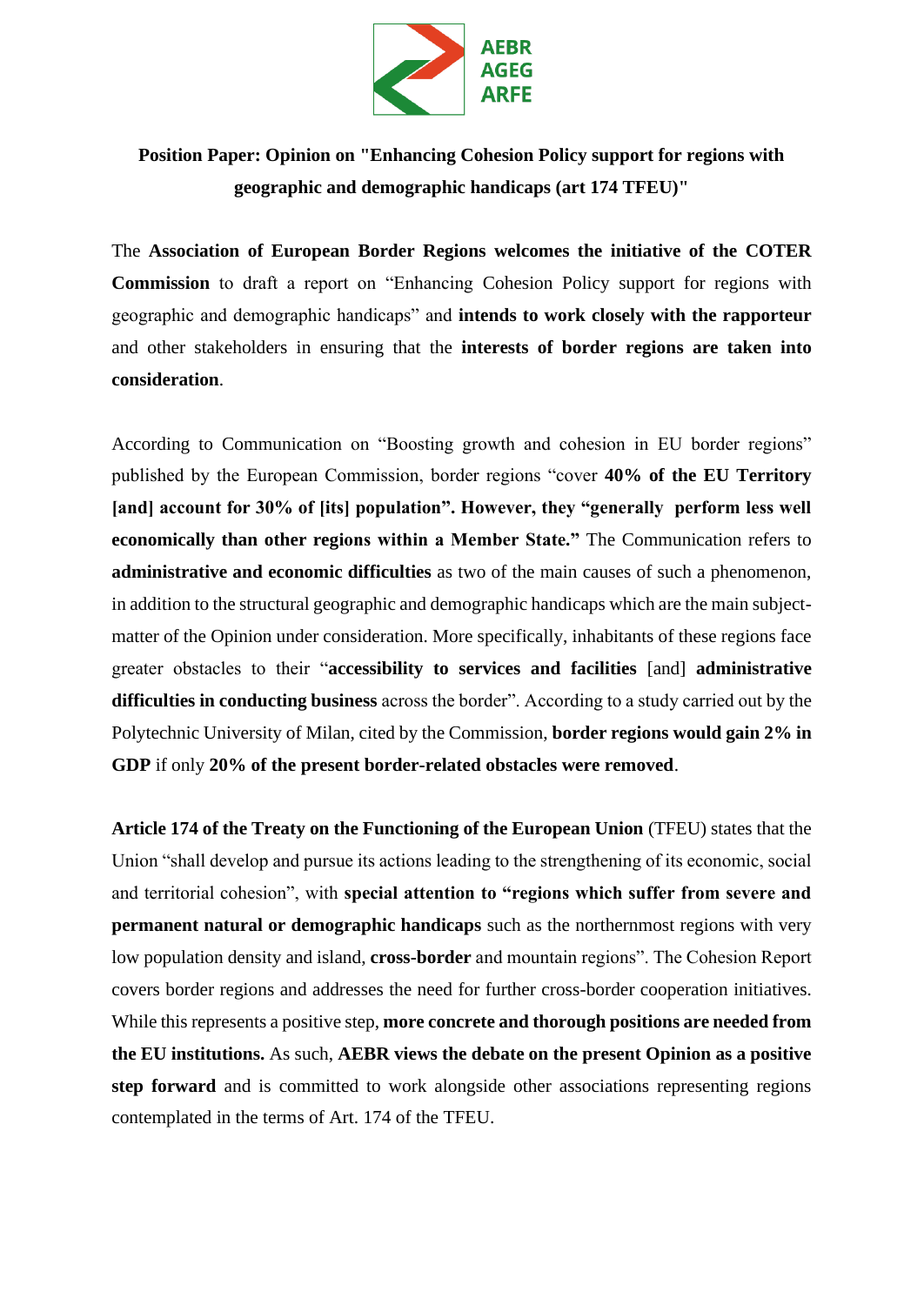Border regions have been disproportionately affected by the COVID-19-related travel and movement restrictions and by their economic consequences. During the 2020-21 period, several cases of interruptions in basic services, including healthcare, were reported due to the inability of cross-border workers to go to their workplaces. Many cases were observed across Europe, **from the Spanish-Portuguese border to the German-Polish one**. These systematic border closures became known as *covidfencing*. The lack of a structured, institutionalised mechanism to address the outcomes of covidfencing led to legal and economic insecurities in these areas, further aggravating the structural handicaps faced by them. **AEBR defends that the institutionalisation and structuralization of cross-border initiatives is fundamental to address these handicaps.** Such an effort must be horizontal and carried out in constant dialogue with local and regional stakeholders.

These developments reflect a long-term trend of social and economic challenges faced by many border regions in Europe. While the root causes are manifold and complex, some common denominators exist in most of them. A main factor is the absence of a **European framework for cross-border workers**. Provisions exist at the national level, but the **lack of harmonisation and the ambiguity found in some of them lead to negative outcomes** both for the workers themselves and for local economies. **AEBR defends that such a framework should be addressed in the Cohesion Report**, and a specific initiative should be developed. This could be a **statute for EU cross-border workers**, as already proposed in the CoR's Resolution (VII/014) on *a vision for Europe. the future of Cross-border Cooperation* adopted on 1 July 2021. This approach would lead to more stability in cross-border labour markets across Europe. Moreover, in the aftermath of COVID-19, it would serve as a **strong legal guarantee for cross-border communities** affected by border closures and lockdowns decided at the national level. It would mean, in any case, a new set of opportunities for border regions.

Regarding other areas of policy such as healthcare, cross-border regions have also presented significant shortcomings in comparison to the EU average. A recent Opinion of the Committee of the Regions on "Implementation and future perspectives for Cross-border healthcare" highlighted **several challenges faced by healthcare services in border areas**. Among such challenges, **cross-border patient mobility**, the **response to the pandemic**, and **bureaucratic barriers** for cross-border medical treatment were listed. These challenges reflect those faced by cross-border healthcare professionals during the pandemic, but also before. A recent study elaborated by AEBR for DG SANTE regarding the flow of patients across some selected